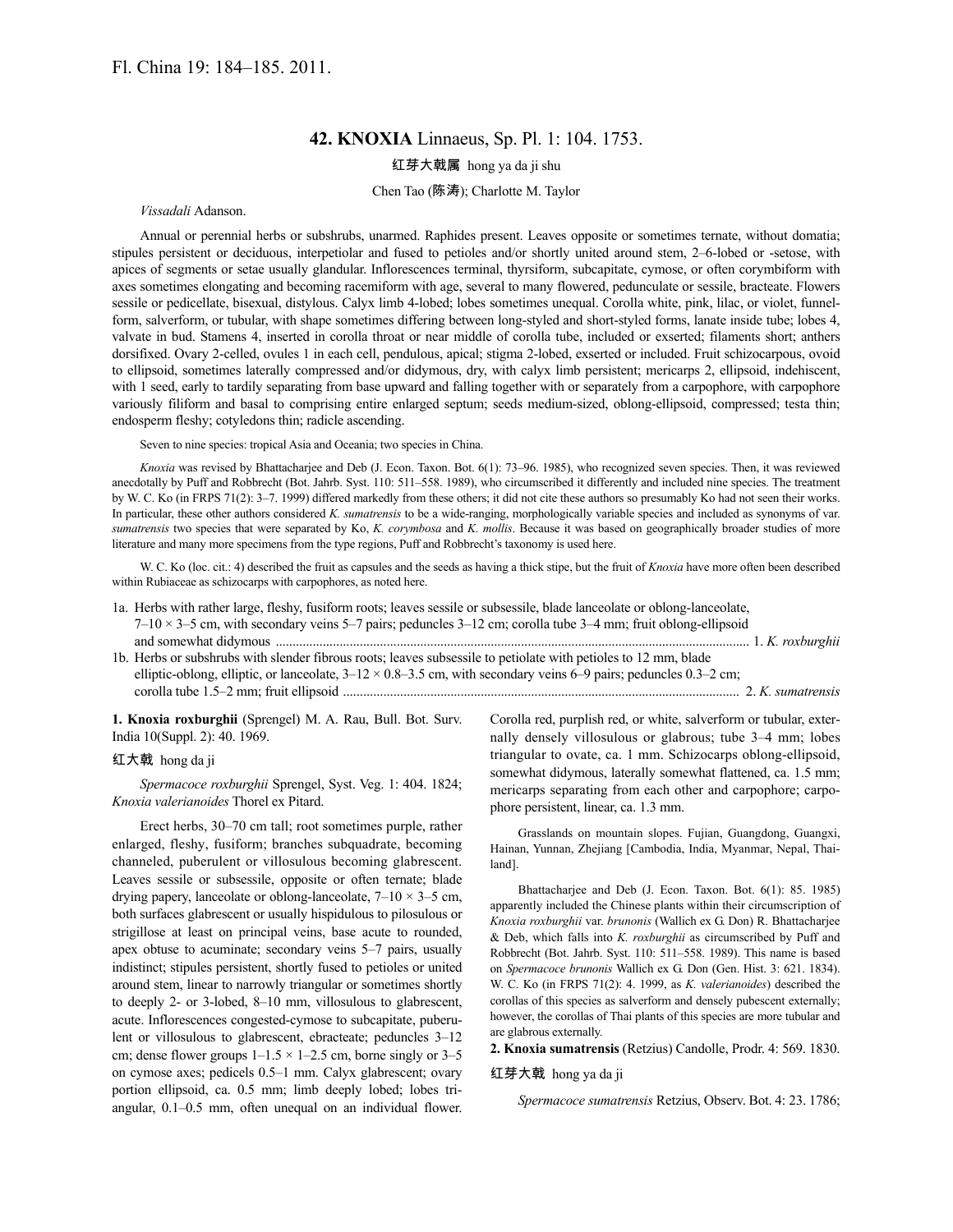# Fl. China 19: 184–185. 2011.

### *Knoxia corymbosa* Willdenow; *K. mollis* Wight & Arnott.

Herbs or subshrubs, 20–90(–100) cm tall; roots slender, fibrous; branches terete to weakly quadrate, puberulent or villosulous to densely tomentulose. Leaves opposite, subsessile or petiolate with petiole to 12 mm, puberulent or villosulous to glabrescent; blade papery to membranous, elliptic, lanceolate, or elliptic-oblong,  $3-12 \times 0.8-3.5$  cm, both surfaces hispid-pilosulous to villosulous or sometimes glabrescent adaxially, base acute to cuneate, apex acuminate to cuspidate; secondary veins 6–9 pairs; stipules persistent, shortly fused to petioles, deeply 3–5-lobed, 3–7 mm, villosulous to glabrescent, lobes sometimes setose. Inflorescences congested-cymose to corymbiform, sometimes trichotomous, 1–6 cm, densely strigillose to villosulous, ebracteate; peduncle 0.3–2 cm; pedicels 0.1–1 mm. Calyx puberulent or strigillose to glabrous; ovary portion ellipsoid, 0.5–0.8 mm; limb lobed essentially to base; lobes triangular, 0.1–0.3 mm, equal to subequal on an individual flower. Corolla white or purplish red, funnelform, outside glabrous; tube 1.5–2 mm; lobes triangular, ca. 1 mm. Schizocarps ovoid to ellipsoid, 2–3 mm, weakly 4–8-ribbed, strigillose or puberulent to glabrescent; mericarps coherent at dispersal; carpophore persistent, linear, ca. 2.5 mm. Fl. Jul–Aug, fr. Oct–Nov.

Thickets in open fields of low elevations. Fujian, Guangdong, Guangxi, Guizhou, Hainan, Taiwan [India, Indonesia, Japan (Ryukyu Islands), Malaysia, Myanmar, Nepal, New Guinea, Philippines, Thailand, Vietnam; Australia].

W. C. Ko (in FRPS 71(2): 5. 1999) reported several unusual features for *Knoxia mollis* in China: calyx lobes ca. 1 mm, corolla bright green or rarely white, and corolla tube ca. 1 mm. These features have not been confirmed on any specimens studied for this treatment nor reported by other authors for *Knoxia* in SE Asia.